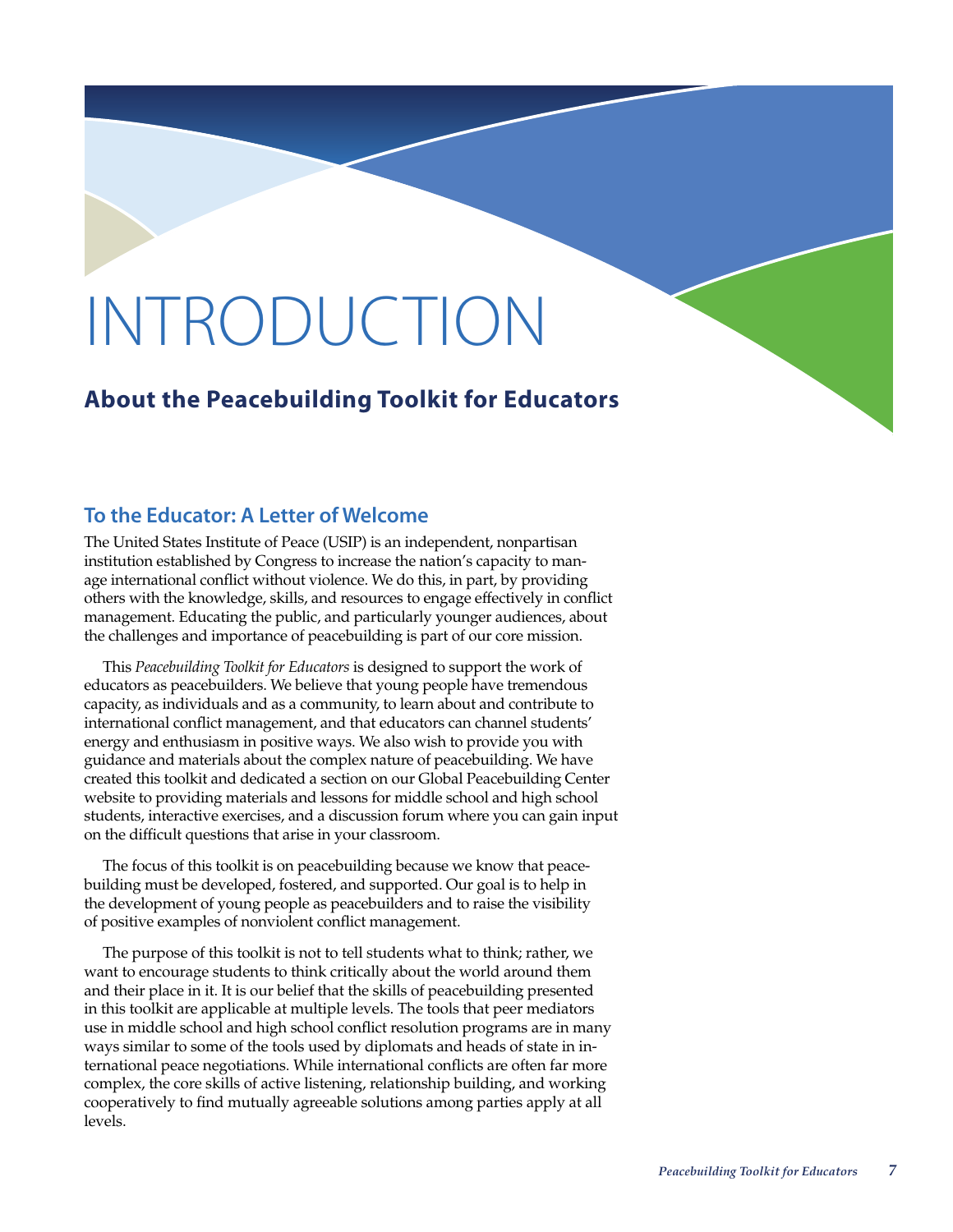As you explore this toolkit and experiment with the lessons in your classroom, please consider providing us with feedback via the survey at the end of the toolkit or online. As a community of educators, we can continue to develop and improve upon our lessons based on your practical experience in the classroom.

## **Organizing Principles: What are the assumptions on which the toolkit is based?**

This toolkit is organized around a few basic ideas within the field of international conflict management.

**1. Conflict is an inherent part of the human condition.**

Conflict is natural, and as such, it cannot be eliminated from society. Conflict is a normal part of everyday life and it is part of living in a thriving, pluralistic democracy. What makes a democratic society successful is its ability to deal with conflict, to allow and manage disagreement and dissent among people.

**2. Violent conflict can be prevented.**

Conflict becomes problematic when it escalates to violence. But violent conflict can be prevented. We can teach our students to assert their opinion while being respectful and open to the ideas of others; to listen with care and attentiveness; and to act responsibly when faced with conflict. Conflict need not cross the line to violence. Whether on a personal or an international level, managing conflict is possible when parties in conflict with one another use peacebuilding tools to manage their disagreement.

**3. There are many ways to be a peacebuilder.**

Peacebuilding is based on knowledge, skills, and attitudes that can be learned. As such, everyone can be a peacebuilder. But it is a conscious choice that involves making decisions and taking actions that require effort.

## **Audience: Who is the toolkit's intended audience?**

The toolkit is designed for a general audience of students in grades 6–8. The content can be modified for older students and some of the content can be modified for younger students. Engaging young audiences in conversations about peace and conflict is important. It is our hope that young students will engage in these topics and continue to reflect on them as they progress through high school and move into the world. The lessons have been developed with great detail to be useful for educators who are new to the methods employed that engage students in experiential learning and critical thinking. The lessons are intended for traditional and alternative education settings.

## **Using the Toolkit: What do you need to know before you start?**

#### **Overview of Lessons**

The lessons in the toolkit are interactive and encourage students to work collaboratively to understand concepts and solve problems. The lessons are designed to be detailed enough for a new teacher or a teacher unfamiliar with interactive or experiential methods to pick them up and use them as intended. The middle school lessons include teacher direction, guided practice, and independent practice. The lessons are structured this way to meet the developmental needs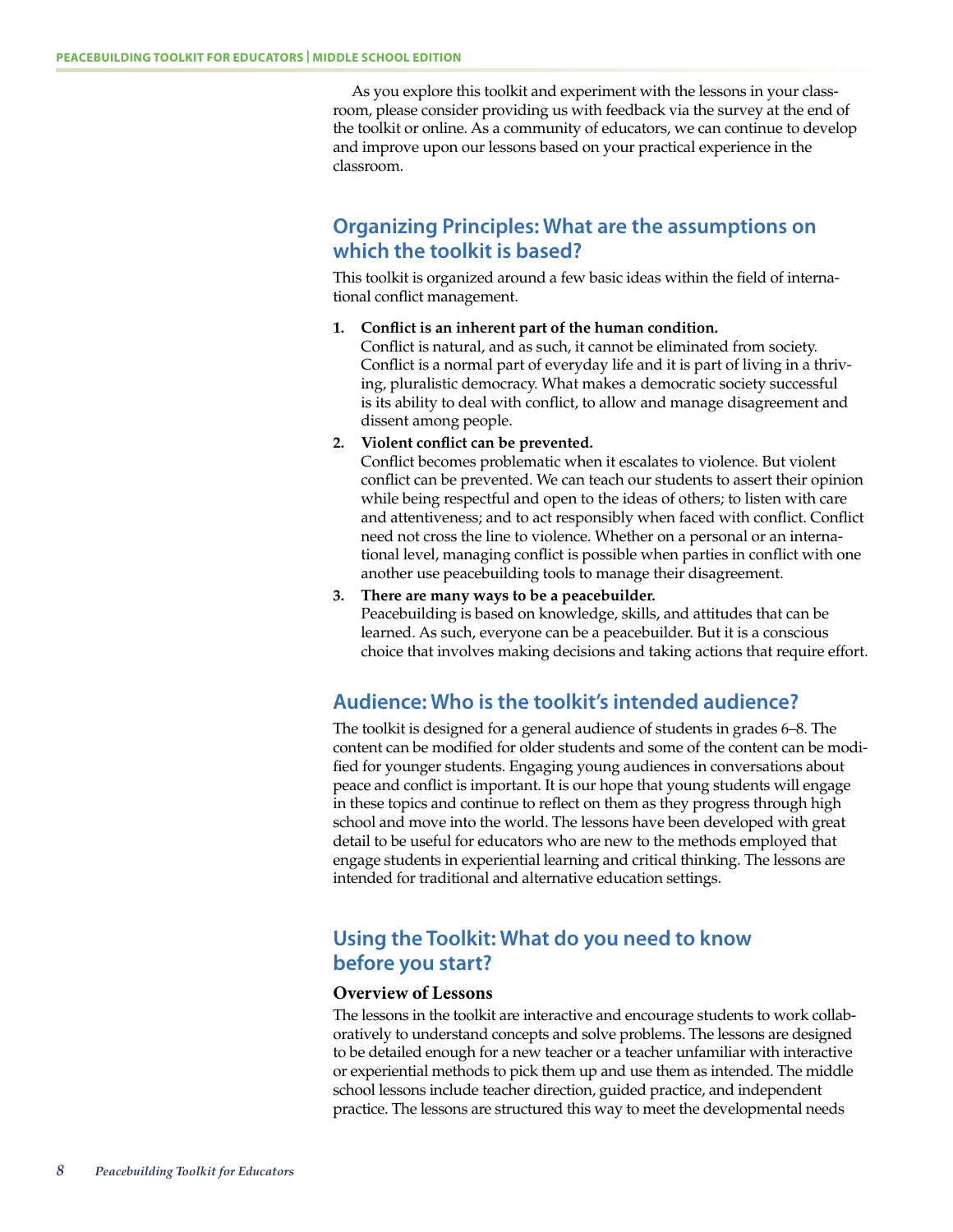of middle school students. At the middle school level, students benefit from a personal connection in order to develop context for concepts. By modeling and then providing students with opportunities to experiment with the content on their own, teachers can assess who understands the material and who does not. Students in middle school are learning to take risks. They are learning what it is like to be in a group and disagree. They are learning to navigate social dynamics, and modeling by the teacher is crucial in helping them to figure out those dynamics. There is a developmental shift in middle school, during which students begin to challenge their own values and norms. Developing independent thinking and action is critical during this time. Giving students the opportunity to practice independently and in a group setting, but also with the help of a teacher, builds those skills. The exit passes and assessment strategies in the middle school lessons provide students with opportunities to test themselves in a safe environment and also provide teachers with valuable information about whether students have met the objectives and answered the essential questions with accuracy. Each lesson in the toolkit includes the following components:

*Rationale*: Why use this lesson? This is a statement that identifies the purpose of the lesson and the relevance of the topics discussed.

*Objectives*: What does this lesson hope to achieve? The objectives address what outcomes can be expected as a result of the lesson.

*Standards*: How does the lesson align with standards? The standards present themes from the National Council of Social Studies, which have been identified as core concepts in social studies teaching.

*Materials*: What do I need to use this lesson? This area highlights the handouts and additional resources educators will need to gather, as well as any pre-lesson preparation (e.g., cutting a handout into strips) that needs to occur.

*Time*: How long will the lesson take? The lessons are developed around a 45-minute class period. The times are for core lesson components, exclusive of extension activities.

*Procedures*: How do I put the lesson into practice? The procedures include the step-by-step process for completing the lessons. In certain lessons, an alternate strategy may appear which gives a different approach to completing the process. Special considerations or ideas/concepts to address or highlight are indicated in the sidebar of each lesson.

*Assessment*: How can I informally assess student learning? Ideas for assessment are included, but these are subjective and must reflect the teachers' requirements (see p. 10 for a description of how assessment is approached in the toolkit).

*Extension activities*: What other ways can I engage students on this topic? Each lesson includes one or more extension activities which provide opportunities to further explore the topic of the lesson.

## **Standards: How do the lessons align with standards?**

Standards are used to ensure a level of consistency in learning concepts across classrooms throughout the United States dealing with the same subject matter. While standards can seem restrictive, the standards outlined by the National Council for the Social Studies (NCSS) are flexible enough to allow teachers and schools room to be creative in how they teach content.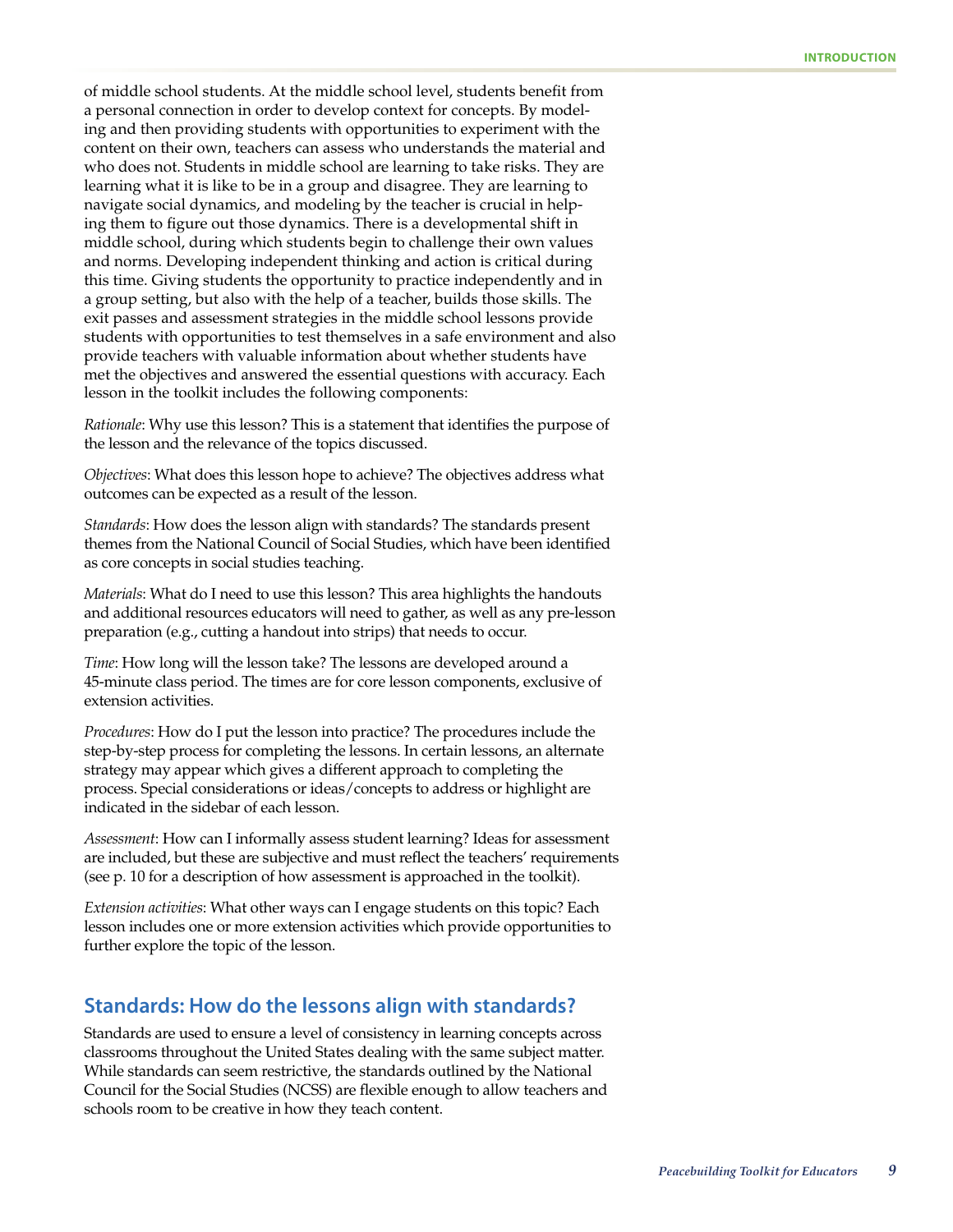The lessons in the toolkit are aligned with the ten themes outlined by NCSS:

- 1. Culture
- 2. Time, Continuity, and Change
- 3. People, Places, and Environments
- 4. Individual Development and Identity
- 5. Individuals, Groups, and Institutions
- 6. Power, Authority, and Governance
- 7. Production, Distribution, and Consumption
- 8. Science, Technology, and Society
- 9. Global Connections
- 10. Civic Ideals and Practices

Standards apply specifically to education in the United States but the standards outlined above can be applied to an international education context. For more explanation about each standard, visit http://www.socialstudies.org/standards/ strands.

## **Assessment: How do you assess lessons on peacebuilding and conflict?**

The lessons in this guide do not allow for traditional forms of test-like assessment. Conversations that involve personal reflection and understanding multiple perspectives are difficult to assess using quantitative measures. Assessment often takes a more subjective form, for example, through a teacher's observation of a student's participation in activities, small group, and whole class discussions, as well as individual growth. Each lesson offers ideas for assessment, but the decision about how best to assess what students have learned rests with the individual teacher. In the appendices, you will find a sample Participation Rubric which may help in assessing students' level of engagement.

# **Guidelines for Teaching about Global Peacebuilding**

#### **Why teach global peacebuilding?**

Teaching global peacebuilding is about educating and engaging global citizens who understand the interconnectedness between their lives and the lives of people around the world, and who are committed to managing conflict at all levels. By teaching global peacebuilding, we can communicate to our students effective strategies for practicing civic engagement and empower them with skills and an understanding that they have a voice and that even one voice can make a difference in the world.

## **Considerations for teaching about global peacebuilding.**

While there is no one way to teach peacebuilding, there are a few things to consider when integrating such complex topics into your curriculum. Many of these considerations will be familiar as good practices in education, but they bear reiterating within the context of conflict management.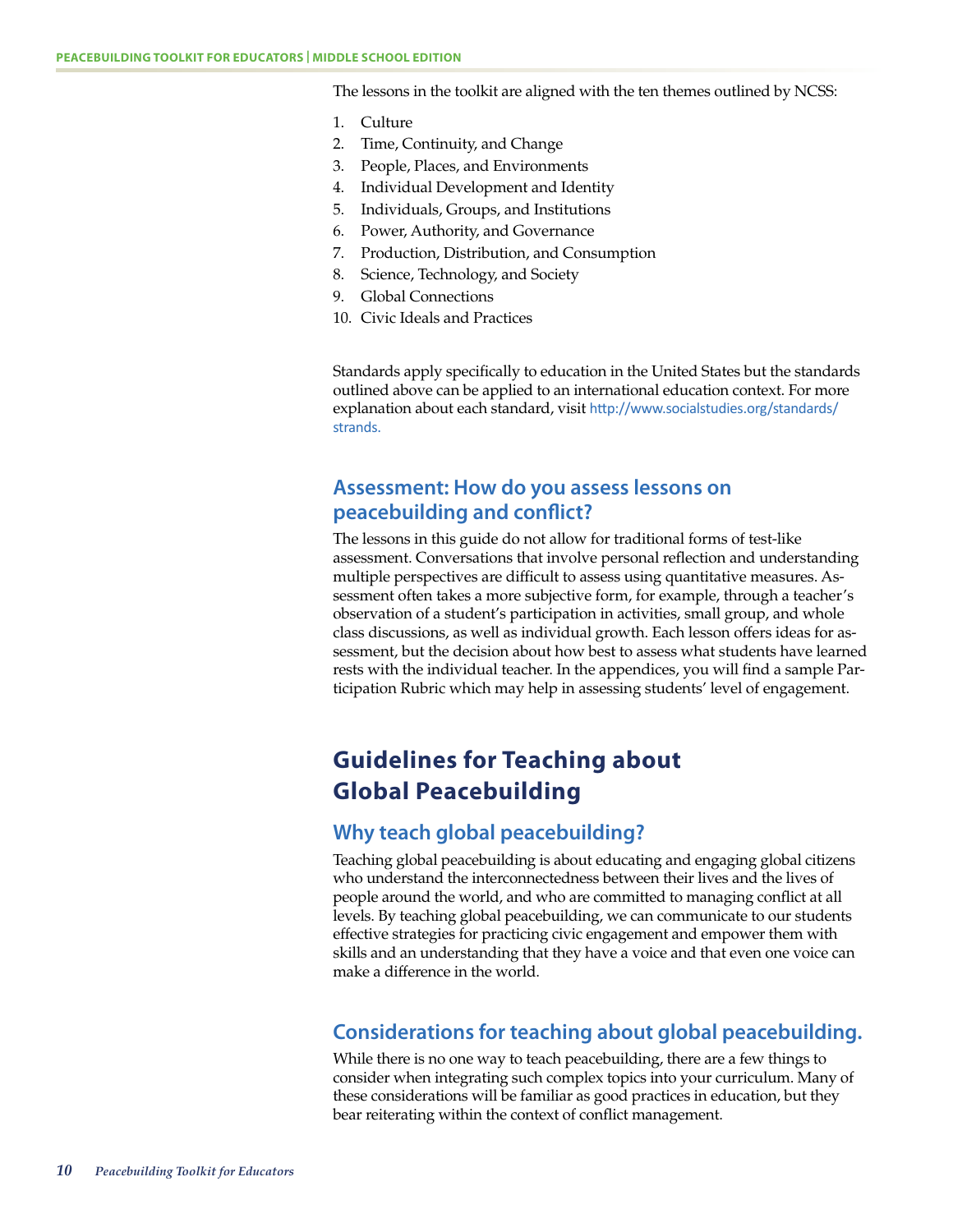#### *Bridge the local and the global. Make connections to students' lives.*

Teaching any international issue can be difficult as it may seem very remote to students. They may think, "How does this relate to me?" or "Why should I care?" By making connections to students' own lives, their current lived realities, we can unearth the inherent connections between what happens locally and what happens globally. When we build such bridges and connections for our students, international issues take on a new significance and a greater resonance.

#### *Emphasize multiple perspectives.*

Conversations on difficult topics allow us to experience and learn different perspectives. It is, therefore, important for our students to develop the capacity to listen to one another and truly hear what each other has to say.

In the process of conversation, disagreement may occur but this provides students with an opportunity to clarify their own perspectives and consider how other people's views can inform opinions. Disagreement is natural and should be considered a healthy part of conversation. Learning to manage conflict is often about effectively dealing with disagreement before it escalates to violence.

## *Teach dialogue skills.*

Debate is a useful educational exercise and has a place in the classroom when discussing complex topics. However, the process of dialogue can contribute significantly to the classroom climate, encouraging an open mind and developing active listening skills. Unlike debate, which concludes with a winner and involves a process of listening for holes in the opponent's arguments, dialogue assumes there is no winner or loser. In the process of dialogue, listening is for the purpose of enhancing one's understanding of a topic.

## *Encourage critical thinking.*

We should strive to ensure that all students receive an education that is academically rigorous, personalized, relevant, and engaging. Critical thinking is just one of the skills that allows students to:

- use inductive and deductive reasoning for various situations;
- analyze how parts of a whole interact to produce overall outcomes;
- effectively analyze and evaluate evidence, arguments, claims, and beliefs;
- analyze and evaluate major alternative points of view;
- synthesize and make connections between information and arguments;
- interpret information and draw conclusions based on the best information; and
- reflect critically on learning experiences and processes.

Today's changing world needs critical thinkers, and students must be given a variety of opportunities to truly engage in lessons, problem solve, and interact with their peers.

#### *Engage students in interactive lessons using creativity.*

The methods used to teach international conflict management focus on interaction between learners. Thus, the lessons in this toolkit use a range of methods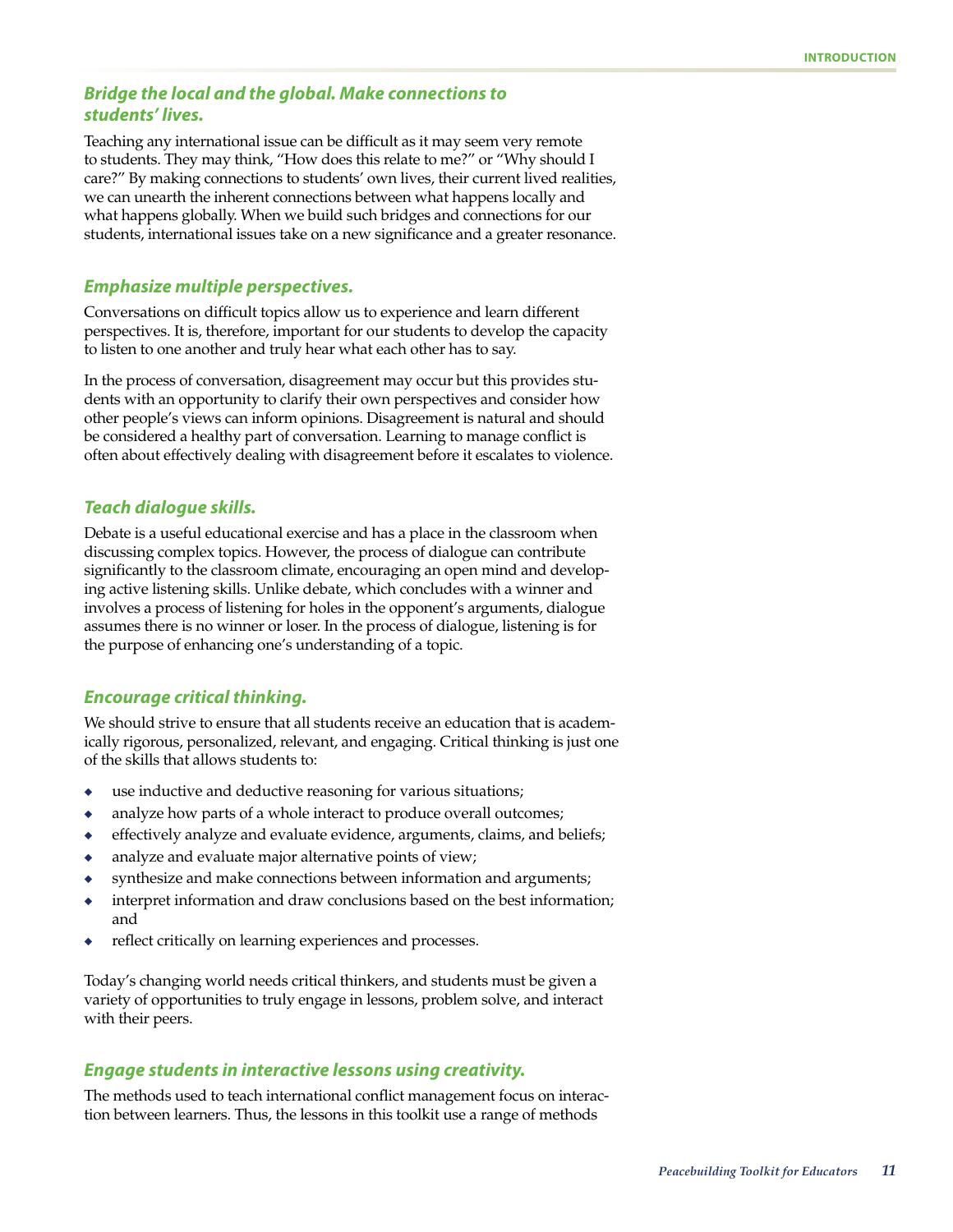including role-play, small group work, experiential activities, and large group discussion. The toolkit aims to vary instruction to meet a range of student needs but also to keep students focused and engaged. By using interactive strategies, we seek to move from the abstract to the concrete, encouraging students to make decisions about how they will act when faced with conflict and what can be done to address international conflicts.

#### *Focus on individuals. Translate statistics into people.*

Statistics can be very powerful, but when talking about issues that seem incredibly remote to students, we want to get beyond the numbers, humanize the topic, make it personal and, therefore, more real. For example, when a source estimates that there are 300,000 child soldiers in thirty countries around the world (Council on Foreign Relations http://www.cfr.org/human-rights/childsoldiers-around-world/p9331), we can become overwhelmed by the numbers and feel that nothing can be done. But when we learn about the experience of individual child soldiers in Sierra Leone trying to find their families after the war, we can begin to understand their plight and learn about ways to help (UN What's Going on? Child Soldiers in Sierra Leone http://www.un.org/works/ goingon/soldiers/goingon\_soldiers.html).

#### *Share real stories.*

One of the ways we can present statistics with a human face is by sharing real stories. It is important that students hear the voices of people whose lives have been affected by conflict and that they move beyond the abstract to the concrete. It is also important that students hear stories about what USIP does and how it engages with the military and civilians in resolving international conflicts. Stories can create bonds by illustrating shared experiences. A student in a school in the United States might be surprised to hear the hobbies and interests of a young person in a conflict zone—surprised because their interests are so similar. Suddenly, the world becomes smaller. That other person seems less foreign, less remote. Stories can also help clarify concepts that may otherwise seem elusive, making the abstract real. At a deeper level, real stories bring home the impact of international conflict on individual lives by tapping into students' empathy. With stories, the answer to the question, "Why should I care?" becomes more evident. Sharing stories alone will not solve a major international conflict but it is enough to engage people—one tool in the toolbox of understanding international conflict.

#### *Leave students feeling empowered.*

Difficult topics like international conflict, which involve human suffering, can be overwhelming for any individual. Often when students learn about a new topic, such as an outbreak of unrest in the Middle East or a refugee crisis in Africa, they receive a wealth of information that leaves them feeling a sense of despair, that the situation is so much bigger than them, and nothing can be done to ameliorate the problem. Educators must think carefully about how to assure students that people around the world care about international issues and are taking action, and pursuing solutions. These concrete and positive examples can alleviate the feeling of despair. But, more important, educators must work with students to leave them feeling empowered, knowing that they, too, can take action as an individual or as a community of young people, and they can make a difference.